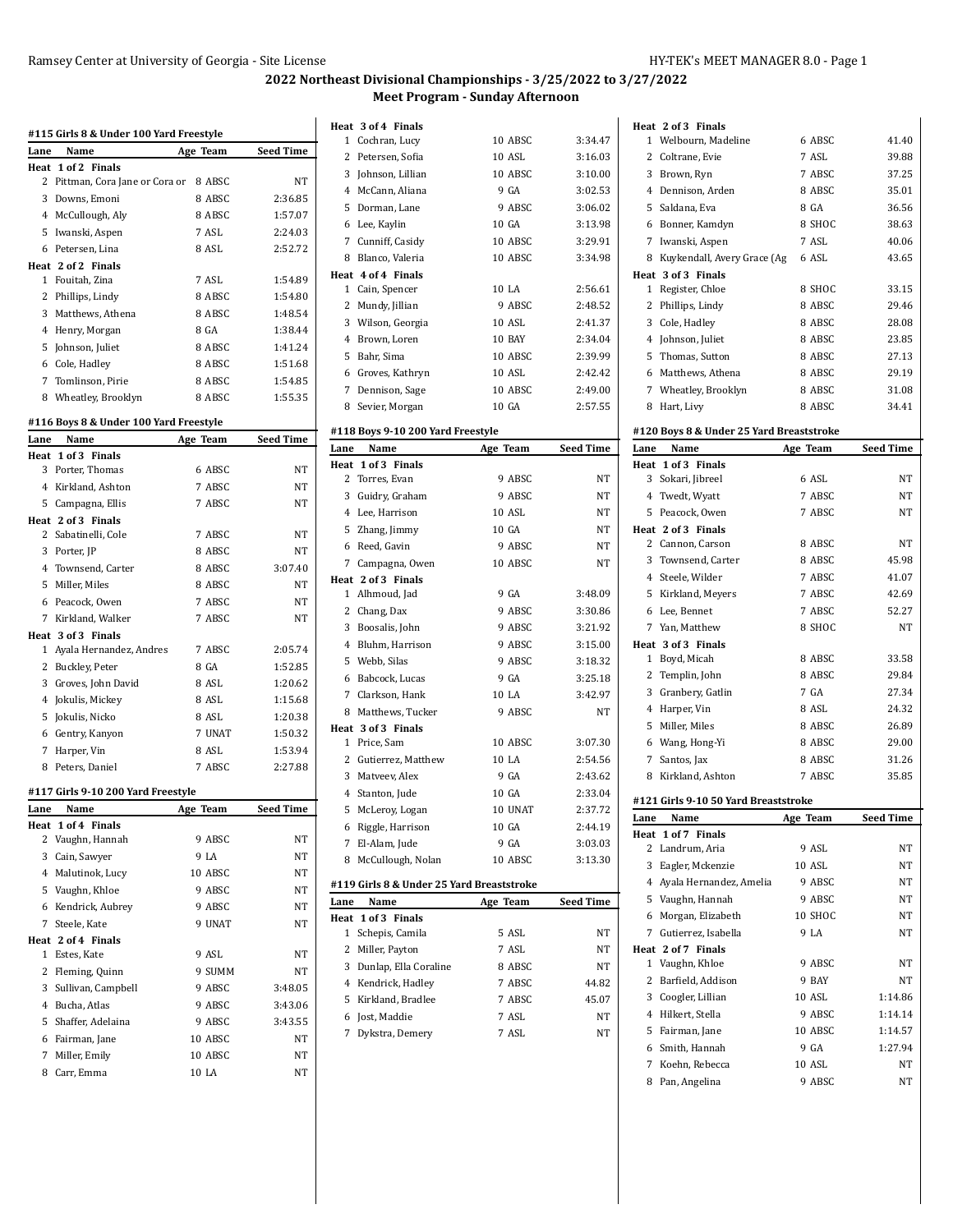## **2022 Northeast Divisional Championships - 3/25/2022 to 3/27/2022 Meet Program - Sunday Afternoon**

|      | Heat 3 (#121 Girls 9-10 50 Yard Breaststroke) |               |           |
|------|-----------------------------------------------|---------------|-----------|
|      | 1 Kendrick, Aubrey                            | 9 ABSC        | 1:11.41   |
|      | 2 Bowers, Harris                              | <b>10 ASL</b> | 1:06.23   |
|      | 3 Perry, Natalie                              | 10 ASL        | 1:02.27   |
|      | 4 Eriksson, Laney                             | 9 GA          | 1:01.73   |
|      | 5 Fouitah, Leena                              | 9 ASL         | 1:01.80   |
|      | 6 Cockfield, Anna Claire                      | 9 ASL         | 1:03.89   |
|      | 7 Tannure, Victoria                           | 9 GA          | 1:06.61   |
|      | 8 Saldana, Sofia                              | 10 GA         | 1:12.72   |
|      | Heat 4 of 7 Finals                            |               |           |
|      | 1 Miller, Emily                               | 10 ABSC       | 1:00.15   |
|      | 2 Green, Abby                                 | 10 ABSC       | 59.21     |
|      | 3 Malutinok, Lucy                             | 10 ABSC       | 57.76     |
|      | 4 Burns, Allie                                | 10 SUMM       | 55.78     |
|      | 5 Lord, Hailey                                | 10 SUMM       | 57.69     |
|      | 6 Register, Quinn                             | 10 SHOC       | 58.82     |
|      | 7 Granbery, Kendall                           | 10 GA         | 59.38     |
|      | 8 Stewart, Katy                               | 10 MORG       | 1:01.38   |
|      | Heat 5 of 7 Finals                            |               |           |
|      | 1 Sheridan, Avery                             | 9 LA          | 55.50     |
|      | 2 mcKoy, Taylor                               | 10 ASL        | 54.78     |
|      | 3 McCann, Aliana                              | 9 GA          | 54.21     |
|      | 4 Yeomans, Raleigh                            | 10 ABSC       | 53.39     |
|      | 5 Estes, Kate                                 | 9 ASL         | 53.83     |
|      | 6 Christopherson, Savannah                    | 9 SUMM        | 54.64     |
|      | 7 Cunniff, Casidy                             | 10 ABSC       | 55.01     |
|      | 8 Sharpton, Brynn                             | 9 ABSC        | 55.59     |
|      | Heat 6 of 7 Finals                            |               |           |
|      | 1 Cochran, Lucy                               | 10 ABSC       | 52.72     |
|      | 2 Carr, Emma                                  | 10 LA         | 49.76     |
|      | 3 Fleming, Quinn                              | 9 SUMM        | 49.17     |
|      | 4 Boyle, Clare                                | 9 ABSC        | 48.39     |
|      | 5 Schepis, Oliviana                           | 10 ASL        | 49.13     |
|      | 6 Wells, Ella                                 | 10 SUMM       | 49.50     |
|      | 7 Basic, Elisa                                | 10 GA         | 50.50     |
|      | 8 Steele, Kate                                | 9 UNAT        | 52.94     |
|      | Heat 7 of 7 Finals                            |               |           |
|      | 1 Brown, Loren                                | 10 BAY        | 45.15     |
|      | 2 Savage, Coby                                | 10 ABSC       | 44.35     |
|      | 3 Johnson, Lillian                            | 10 ABSC       | 43.98     |
|      | 4 Cain, Spencer                               | 10 LA         | 43.15     |
|      | 5 Mundy, Jillian                              | 9 ABSC        | 43.61     |
|      | 6 Jowers, Edie-Cate                           | 10 GA         | 44.24     |
| 7    | Dennison, Sage                                | 10 ABSC       | 44.60     |
| 8    | Dorman, Lane                                  | 9 ABSC        | 47.43     |
|      |                                               |               |           |
| Lane | #122 Boys 9-10 50 Yard Breaststroke<br>Name   | Age Team      | Seed Time |
| Heat | 1 of 4 Finals                                 |               |           |
| 1    | Thomas, Brooks                                | 10 ABSC       | NΤ        |
| 2    | Hawthorn, Jude                                | 9 SHOC        | NΤ        |
|      | 3 Pickeral, Blake                             | 10 GA         | 1:26.43   |
|      | 4 Chang, James                                | 10 GA         | 1:08.03   |
|      | 5 Green, Zackary                              | 10 ABSC       | 1:16.85   |
|      | 6 Calloway, Maverick                          | 9 ABSC        | NΤ        |
| 7    | Guidry, Graham                                | 9 ABSC        | NΤ        |
|      | 8 Hewitt, Jude                                | 9 ASL         | NΤ        |
|      |                                               |               |           |

| Heat 2 of 4 Finals<br>Brown, Daniel<br>9 ABSC<br>1:06.05<br>1<br>9 <sub>GA</sub><br>1:01.33<br>2 Buckley, William<br>9 ABSC<br>1:00.06<br>3 Li, Jacob<br>9 LA<br>59.34<br>4 McKay, Iain<br>10 ABSC<br>59.89<br>5 Mohseni, Arad<br>9 <sub>GA</sub><br>6 Alhmoud, Jad<br>1:00.18<br>7 King, Ethan<br>9 ABSC<br>1:04.20<br>9 ABSC<br>1:07.07<br>8 Bluhm, Harrison<br>Heat 3 of 4 Finals<br>9 GA<br>1 Babcock, Lucas<br>57.58<br>9 ABSC<br>56.01<br>2 Chang, Dax<br>3 Adams, Garrett<br>10 GA<br>53.98<br>4 Clarkson, Hank<br>50.52<br>10 LA<br>10 ASL<br>5 McCulley, Mickey<br>51.42<br>9 GA<br>54.11<br>6 Passman, Aaron<br>7 Martin, Lawton<br>9 SHOC<br>57.52<br>10 BAY<br>8 Kay, Sawyer<br>58.00<br>Heat 4 of 4 Finals<br>10 GA<br>1 Zhang, Jimmy<br>49.53<br>10 LA<br>2 Gutierrez, Matthew<br>48.59<br>3 McGee, Grant<br>10 GA<br>46.55<br>10 ABSC<br>45.01<br>4 Price, Sam<br>45.68<br>5 McLeroy, Logan<br>10 UNAT<br>10 ABSC<br>48.21<br>6 Campagna, Owen<br>7 Matveev, Alex<br>9 GA<br>49.01<br>50.45<br>8 Lee, Harrison<br>10 ASL<br>#123 Girls 8 & Under 50 Yard Backstroke<br>Name<br><b>Seed Time</b><br>Lane<br>Age Team<br>Heat 1 of 4 Finals<br>2 Welbourn, Madeline<br>6 ABSC<br>NΤ<br>3 Kirkland, Bradlee<br>7 ABSC<br>NT<br>4 Pittman, Cora Jane or Cora or 8 ABSC<br>NΤ<br>8 ABSC<br>5<br>Thomas, Sutton<br><b>NT</b><br>6 SHOC<br>6 Hawthorn, Jane<br>NΤ |
|---------------------------------------------------------------------------------------------------------------------------------------------------------------------------------------------------------------------------------------------------------------------------------------------------------------------------------------------------------------------------------------------------------------------------------------------------------------------------------------------------------------------------------------------------------------------------------------------------------------------------------------------------------------------------------------------------------------------------------------------------------------------------------------------------------------------------------------------------------------------------------------------------------------------------------------------------------------------------------------------------------------------------------------------------------------------------------------------------------------------------------------------------------------------------------------------------------------------------------------------------------------------------------------------------------------------------------------------------------------------------|
|                                                                                                                                                                                                                                                                                                                                                                                                                                                                                                                                                                                                                                                                                                                                                                                                                                                                                                                                                                                                                                                                                                                                                                                                                                                                                                                                                                           |
|                                                                                                                                                                                                                                                                                                                                                                                                                                                                                                                                                                                                                                                                                                                                                                                                                                                                                                                                                                                                                                                                                                                                                                                                                                                                                                                                                                           |
|                                                                                                                                                                                                                                                                                                                                                                                                                                                                                                                                                                                                                                                                                                                                                                                                                                                                                                                                                                                                                                                                                                                                                                                                                                                                                                                                                                           |
|                                                                                                                                                                                                                                                                                                                                                                                                                                                                                                                                                                                                                                                                                                                                                                                                                                                                                                                                                                                                                                                                                                                                                                                                                                                                                                                                                                           |
|                                                                                                                                                                                                                                                                                                                                                                                                                                                                                                                                                                                                                                                                                                                                                                                                                                                                                                                                                                                                                                                                                                                                                                                                                                                                                                                                                                           |
|                                                                                                                                                                                                                                                                                                                                                                                                                                                                                                                                                                                                                                                                                                                                                                                                                                                                                                                                                                                                                                                                                                                                                                                                                                                                                                                                                                           |
|                                                                                                                                                                                                                                                                                                                                                                                                                                                                                                                                                                                                                                                                                                                                                                                                                                                                                                                                                                                                                                                                                                                                                                                                                                                                                                                                                                           |
|                                                                                                                                                                                                                                                                                                                                                                                                                                                                                                                                                                                                                                                                                                                                                                                                                                                                                                                                                                                                                                                                                                                                                                                                                                                                                                                                                                           |
|                                                                                                                                                                                                                                                                                                                                                                                                                                                                                                                                                                                                                                                                                                                                                                                                                                                                                                                                                                                                                                                                                                                                                                                                                                                                                                                                                                           |
|                                                                                                                                                                                                                                                                                                                                                                                                                                                                                                                                                                                                                                                                                                                                                                                                                                                                                                                                                                                                                                                                                                                                                                                                                                                                                                                                                                           |
|                                                                                                                                                                                                                                                                                                                                                                                                                                                                                                                                                                                                                                                                                                                                                                                                                                                                                                                                                                                                                                                                                                                                                                                                                                                                                                                                                                           |
|                                                                                                                                                                                                                                                                                                                                                                                                                                                                                                                                                                                                                                                                                                                                                                                                                                                                                                                                                                                                                                                                                                                                                                                                                                                                                                                                                                           |
|                                                                                                                                                                                                                                                                                                                                                                                                                                                                                                                                                                                                                                                                                                                                                                                                                                                                                                                                                                                                                                                                                                                                                                                                                                                                                                                                                                           |
|                                                                                                                                                                                                                                                                                                                                                                                                                                                                                                                                                                                                                                                                                                                                                                                                                                                                                                                                                                                                                                                                                                                                                                                                                                                                                                                                                                           |
|                                                                                                                                                                                                                                                                                                                                                                                                                                                                                                                                                                                                                                                                                                                                                                                                                                                                                                                                                                                                                                                                                                                                                                                                                                                                                                                                                                           |
|                                                                                                                                                                                                                                                                                                                                                                                                                                                                                                                                                                                                                                                                                                                                                                                                                                                                                                                                                                                                                                                                                                                                                                                                                                                                                                                                                                           |
|                                                                                                                                                                                                                                                                                                                                                                                                                                                                                                                                                                                                                                                                                                                                                                                                                                                                                                                                                                                                                                                                                                                                                                                                                                                                                                                                                                           |
|                                                                                                                                                                                                                                                                                                                                                                                                                                                                                                                                                                                                                                                                                                                                                                                                                                                                                                                                                                                                                                                                                                                                                                                                                                                                                                                                                                           |
|                                                                                                                                                                                                                                                                                                                                                                                                                                                                                                                                                                                                                                                                                                                                                                                                                                                                                                                                                                                                                                                                                                                                                                                                                                                                                                                                                                           |
|                                                                                                                                                                                                                                                                                                                                                                                                                                                                                                                                                                                                                                                                                                                                                                                                                                                                                                                                                                                                                                                                                                                                                                                                                                                                                                                                                                           |
|                                                                                                                                                                                                                                                                                                                                                                                                                                                                                                                                                                                                                                                                                                                                                                                                                                                                                                                                                                                                                                                                                                                                                                                                                                                                                                                                                                           |
|                                                                                                                                                                                                                                                                                                                                                                                                                                                                                                                                                                                                                                                                                                                                                                                                                                                                                                                                                                                                                                                                                                                                                                                                                                                                                                                                                                           |
|                                                                                                                                                                                                                                                                                                                                                                                                                                                                                                                                                                                                                                                                                                                                                                                                                                                                                                                                                                                                                                                                                                                                                                                                                                                                                                                                                                           |
|                                                                                                                                                                                                                                                                                                                                                                                                                                                                                                                                                                                                                                                                                                                                                                                                                                                                                                                                                                                                                                                                                                                                                                                                                                                                                                                                                                           |
|                                                                                                                                                                                                                                                                                                                                                                                                                                                                                                                                                                                                                                                                                                                                                                                                                                                                                                                                                                                                                                                                                                                                                                                                                                                                                                                                                                           |
|                                                                                                                                                                                                                                                                                                                                                                                                                                                                                                                                                                                                                                                                                                                                                                                                                                                                                                                                                                                                                                                                                                                                                                                                                                                                                                                                                                           |
|                                                                                                                                                                                                                                                                                                                                                                                                                                                                                                                                                                                                                                                                                                                                                                                                                                                                                                                                                                                                                                                                                                                                                                                                                                                                                                                                                                           |
|                                                                                                                                                                                                                                                                                                                                                                                                                                                                                                                                                                                                                                                                                                                                                                                                                                                                                                                                                                                                                                                                                                                                                                                                                                                                                                                                                                           |
|                                                                                                                                                                                                                                                                                                                                                                                                                                                                                                                                                                                                                                                                                                                                                                                                                                                                                                                                                                                                                                                                                                                                                                                                                                                                                                                                                                           |
|                                                                                                                                                                                                                                                                                                                                                                                                                                                                                                                                                                                                                                                                                                                                                                                                                                                                                                                                                                                                                                                                                                                                                                                                                                                                                                                                                                           |
|                                                                                                                                                                                                                                                                                                                                                                                                                                                                                                                                                                                                                                                                                                                                                                                                                                                                                                                                                                                                                                                                                                                                                                                                                                                                                                                                                                           |
|                                                                                                                                                                                                                                                                                                                                                                                                                                                                                                                                                                                                                                                                                                                                                                                                                                                                                                                                                                                                                                                                                                                                                                                                                                                                                                                                                                           |
|                                                                                                                                                                                                                                                                                                                                                                                                                                                                                                                                                                                                                                                                                                                                                                                                                                                                                                                                                                                                                                                                                                                                                                                                                                                                                                                                                                           |
|                                                                                                                                                                                                                                                                                                                                                                                                                                                                                                                                                                                                                                                                                                                                                                                                                                                                                                                                                                                                                                                                                                                                                                                                                                                                                                                                                                           |
|                                                                                                                                                                                                                                                                                                                                                                                                                                                                                                                                                                                                                                                                                                                                                                                                                                                                                                                                                                                                                                                                                                                                                                                                                                                                                                                                                                           |
| Heat 2 of 4 Finals                                                                                                                                                                                                                                                                                                                                                                                                                                                                                                                                                                                                                                                                                                                                                                                                                                                                                                                                                                                                                                                                                                                                                                                                                                                                                                                                                        |
| 1 Johnson, Emma<br>8 SHOC<br>NT                                                                                                                                                                                                                                                                                                                                                                                                                                                                                                                                                                                                                                                                                                                                                                                                                                                                                                                                                                                                                                                                                                                                                                                                                                                                                                                                           |
| 2 Brown, Ryn<br>7 ABSC<br>1:20.21                                                                                                                                                                                                                                                                                                                                                                                                                                                                                                                                                                                                                                                                                                                                                                                                                                                                                                                                                                                                                                                                                                                                                                                                                                                                                                                                         |
| 5 ASL<br>3 Schepis, Camila<br>1:15.31                                                                                                                                                                                                                                                                                                                                                                                                                                                                                                                                                                                                                                                                                                                                                                                                                                                                                                                                                                                                                                                                                                                                                                                                                                                                                                                                     |
| 8 ABSC<br>4 Downs, Emoni<br>1:11.05                                                                                                                                                                                                                                                                                                                                                                                                                                                                                                                                                                                                                                                                                                                                                                                                                                                                                                                                                                                                                                                                                                                                                                                                                                                                                                                                       |
| 8 ASL<br>1:14.39<br>5 Petersen, Lina                                                                                                                                                                                                                                                                                                                                                                                                                                                                                                                                                                                                                                                                                                                                                                                                                                                                                                                                                                                                                                                                                                                                                                                                                                                                                                                                      |
| 7 ABSC<br>6 Kendrick, Hadley<br>1:15.65                                                                                                                                                                                                                                                                                                                                                                                                                                                                                                                                                                                                                                                                                                                                                                                                                                                                                                                                                                                                                                                                                                                                                                                                                                                                                                                                   |
| 7 Cockfield, Emily or Emmie<br>7 ASL<br>1:39.97                                                                                                                                                                                                                                                                                                                                                                                                                                                                                                                                                                                                                                                                                                                                                                                                                                                                                                                                                                                                                                                                                                                                                                                                                                                                                                                           |
| Dunlap, Ella Coraline<br>8 ABSC<br>8<br>NΤ                                                                                                                                                                                                                                                                                                                                                                                                                                                                                                                                                                                                                                                                                                                                                                                                                                                                                                                                                                                                                                                                                                                                                                                                                                                                                                                                |
| Heat 3 of 4 Finals                                                                                                                                                                                                                                                                                                                                                                                                                                                                                                                                                                                                                                                                                                                                                                                                                                                                                                                                                                                                                                                                                                                                                                                                                                                                                                                                                        |
| 7 ASL<br>1 Jost, Maddie<br>1:07.82                                                                                                                                                                                                                                                                                                                                                                                                                                                                                                                                                                                                                                                                                                                                                                                                                                                                                                                                                                                                                                                                                                                                                                                                                                                                                                                                        |
| 7 ASL<br>2<br>Coltrane, Evie<br>1:04.20                                                                                                                                                                                                                                                                                                                                                                                                                                                                                                                                                                                                                                                                                                                                                                                                                                                                                                                                                                                                                                                                                                                                                                                                                                                                                                                                   |
|                                                                                                                                                                                                                                                                                                                                                                                                                                                                                                                                                                                                                                                                                                                                                                                                                                                                                                                                                                                                                                                                                                                                                                                                                                                                                                                                                                           |
| 7 ASL<br>3<br>Dykstra, Demery<br>1:02.78                                                                                                                                                                                                                                                                                                                                                                                                                                                                                                                                                                                                                                                                                                                                                                                                                                                                                                                                                                                                                                                                                                                                                                                                                                                                                                                                  |
| 4 Bonner, Kamdyn<br>8 SHOC<br>59.71                                                                                                                                                                                                                                                                                                                                                                                                                                                                                                                                                                                                                                                                                                                                                                                                                                                                                                                                                                                                                                                                                                                                                                                                                                                                                                                                       |
| 5 Wheatley, Brooklyn<br>8 ABSC<br>1:01.73                                                                                                                                                                                                                                                                                                                                                                                                                                                                                                                                                                                                                                                                                                                                                                                                                                                                                                                                                                                                                                                                                                                                                                                                                                                                                                                                 |
| 6 McCullough, Aly<br>8 ABSC<br>1:04.04                                                                                                                                                                                                                                                                                                                                                                                                                                                                                                                                                                                                                                                                                                                                                                                                                                                                                                                                                                                                                                                                                                                                                                                                                                                                                                                                    |
| Miller, Payton<br>7<br>7 ASL<br>1:07.73                                                                                                                                                                                                                                                                                                                                                                                                                                                                                                                                                                                                                                                                                                                                                                                                                                                                                                                                                                                                                                                                                                                                                                                                                                                                                                                                   |

|                                        | Heat 4 of 4 Finals                  |          |                  |  |  |  |  |
|----------------------------------------|-------------------------------------|----------|------------------|--|--|--|--|
|                                        | 1 Hart, Livy                        | 8 ABSC   | 58.27            |  |  |  |  |
|                                        | 2 Saldana, Eva                      | 8 GA     | 56.73            |  |  |  |  |
|                                        | 3 Fouitah, Zina                     | 7 ASL    | 54.18            |  |  |  |  |
|                                        | 4 Henry, Morgan                     | 8 GA     | 45.76            |  |  |  |  |
|                                        | 5 Dennison, Arden                   | 8 ABSC   | 53.84            |  |  |  |  |
|                                        | 6 Tomlinson, Pirie                  | 8 ABSC   | 54.43            |  |  |  |  |
|                                        | 7 Cole, Hadley                      | 8 ABSC   | 57.83            |  |  |  |  |
|                                        | 8 Phillips, Lindy                   | 8 ABSC   | 59.28            |  |  |  |  |
| #124 Boys 8 & Under 50 Yard Backstroke |                                     |          |                  |  |  |  |  |
| Lane                                   | Name                                | Age Team | <b>Seed Time</b> |  |  |  |  |
|                                        | Heat 1 of 4 Finals                  |          |                  |  |  |  |  |
|                                        | 3 Porter, Thomas                    | 6 ABSC   | NΤ               |  |  |  |  |
|                                        | 4 Kirkland, Walker                  | 7 ABSC   | NΤ               |  |  |  |  |
|                                        | 5 Sokari, Jibreel                   | 6 ASL    | NT               |  |  |  |  |
|                                        | Heat 2 of 4 Finals                  |          |                  |  |  |  |  |
|                                        | 1 Ayala Hernandez, Andres           | 7 ABSC   | NΤ               |  |  |  |  |
|                                        | 2 Sabatinelli, Cole                 | 7 ABSC   | NΤ               |  |  |  |  |
|                                        | 3 Townsend, Carter                  | 8 ABSC   | NΤ               |  |  |  |  |
|                                        | 4 Wang, Hong-Yi                     | 8 ABSC   | NΤ               |  |  |  |  |
|                                        | 5 Porter, JP                        | 8 ABSC   | NT               |  |  |  |  |
|                                        | 6 Steele, Wilder                    | 7 ABSC   | NT               |  |  |  |  |
|                                        | 7 Gentry, Kanyon                    | 7 UNAT   | NΤ               |  |  |  |  |
|                                        | Heat 3 of 4 Finals                  |          |                  |  |  |  |  |
|                                        | 1 Morgan, Lewis                     | 6 SHOC   | 1:47.00          |  |  |  |  |
|                                        | 2 Lee, Bennet                       | 7 ABSC   | 1:11.63          |  |  |  |  |
|                                        | 3 Twedt, Wyatt                      | 7 ABSC   | 1:10.94          |  |  |  |  |
|                                        |                                     | 7 GA     | 1:01.37          |  |  |  |  |
|                                        | 4 Granbery, Gatlin                  | 7 ABSC   |                  |  |  |  |  |
|                                        | 5 Peacock, Owen                     |          | 1:10.33          |  |  |  |  |
|                                        |                                     |          |                  |  |  |  |  |
|                                        | 6 Campagna, Ellis                   | 7 ABSC   | 1:11.57          |  |  |  |  |
|                                        | 7 Peters, Daniel                    | 7 ABSC   | 1:28.16          |  |  |  |  |
|                                        | 8 Cannon, Carson                    | 8 ABSC   | NT               |  |  |  |  |
|                                        | Heat 4 of 4 Finals                  |          |                  |  |  |  |  |
| 1                                      | Santos, Jax                         | 8 ABSC   | 52.80            |  |  |  |  |
|                                        | 2 Templin, John                     | 8 ABSC   | 51.16            |  |  |  |  |
|                                        | 3 Jokulis, Nicko                    | 8 ASL    | 44.54            |  |  |  |  |
|                                        | 4 Jokulis, Mickey                   | 8 ASL    | 41.94            |  |  |  |  |
|                                        | 5 Groves, John David                | 8 ASL    | 42.54            |  |  |  |  |
|                                        | 6 Miller, Miles                     | 8 ABSC   | 46.11            |  |  |  |  |
|                                        | 7 Buckley, Peter                    | 8 GA     | 51.98            |  |  |  |  |
|                                        | 8 Boyd, Micah                       | 8 ABSC   | 52.88            |  |  |  |  |
|                                        | #125 Girls 9-10 100 Yard Backstroke |          |                  |  |  |  |  |
|                                        | Meet Qualifying: 1:41.99            |          |                  |  |  |  |  |
| Lane                                   | Name                                | Age Team | <b>Seed Time</b> |  |  |  |  |
|                                        | Heat 1 of 5 Finals                  |          |                  |  |  |  |  |
|                                        | 3 Shaffer, Adelaina                 | 9 ABSC   | 1:41.99          |  |  |  |  |
|                                        | 4 Sullivan, Campbell                | 9 ABSC   | 1:41.99          |  |  |  |  |
|                                        | 5 Hilkert, Stella                   | 9 ABSC   | 1:41.99          |  |  |  |  |
|                                        | Heat 2 of 5 Finals                  |          |                  |  |  |  |  |
|                                        | 1 Blanco, Valeria                   | 10 ABSC  | 1:41.99          |  |  |  |  |
|                                        | 2 Morgan, Elizabeth                 | 10 SHOC  | 1:41.99          |  |  |  |  |
|                                        | 3 Bucha, Atlas                      | 9 ABSC   | 1:41.99          |  |  |  |  |
|                                        | 4 Perry, Natalie                    | 10 ASL   | 1:41.79          |  |  |  |  |
|                                        | 5 Ayala Hernandez, Amelia           | 9 ABSC   | 1:41.99          |  |  |  |  |
|                                        | 6 Savage, Coby                      | 10 ABSC  | 1:41.99          |  |  |  |  |
| 7                                      | Sharpton, Brynn                     | 9 ABSC   | 1:41.99          |  |  |  |  |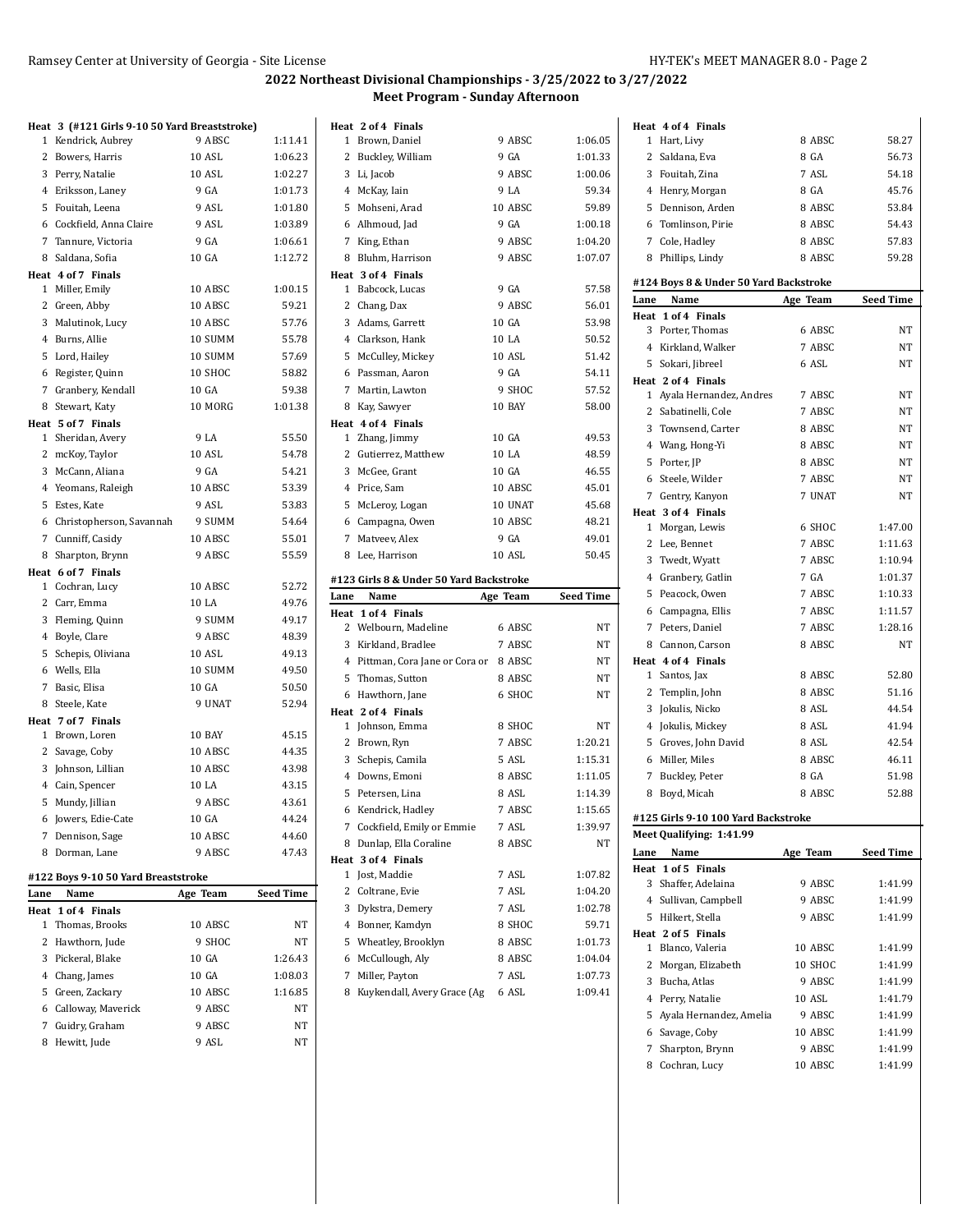$\mathbf{I}$ 

## **2022 Northeast Divisional Championships - 3/25/2022 to 3/27/2022 Meet Program - Sunday Afternoon**

# **Heat 3 (#125 Girls 9-10 100 Yard Backstroke)**

| 1    | Koehn, Rebecca                     | 10 ASL   | 1:41.22          |
|------|------------------------------------|----------|------------------|
|      | 2 Barfield, Addison                | 9 BAY    | 1:40.01          |
|      | 3 Lord, Hailey                     | 10 SUMM  | 1:38.69          |
|      | 4 Basic, Elisa                     | 10 GA    | 1:36.78          |
|      | 5 Lee, Kaylin                      | 10 GA    | 1:36.88          |
|      | 6 Johnson, Lillian                 | 10 ABSC  | 1:39.97          |
|      | 7 Christopherson, Savannah         | 9 SUMM   | 1:41.06          |
| 8    | Coogler, Lillian                   | 10 ASL   | 1:41.22          |
|      | Heat 4 of 5 Finals                 |          |                  |
|      | 1 Jowers, Edie-Cate                | 10 GA    | 1:36.21          |
|      | 2 McCann, Aliana                   | 9 GA     | 1:35.00          |
|      | 3 Wells, Ella                      | 10 SUMM  | 1:33.28          |
|      | 4 Burns, Allie                     | 10 SUMM  | 1:30.27          |
| 5    | Sevier, Morgan                     | 10 GA    | 1:32.74          |
|      | 6 Yeomans, Raleigh                 | 10 ABSC  | 1:33.61          |
|      | 7 Bowers, Harris                   | 10 ASL   | 1:35.78          |
|      | 8 Carr, Emma                       | 10 LA    | 1:36.61          |
|      | Heat 5 of 5 Finals                 |          |                  |
|      | 1 Mundy, Jillian                   | 9 ABSC   | 1:26.33          |
|      | 2 Cain, Sawyer                     | 9 LA     | 1:25.90          |
|      | 3 Bahr, Sima                       | 10 ABSC  | 1:25.36          |
|      | 4 Brown, Loren                     | 10 BAY   | 1:21.16          |
|      | 5 Groves, Kathryn                  | 10 ASL   | 1:22.48          |
|      | 6 Mann, Lilly                      | 10 SUMM  | 1:25.69          |
|      | 7 Wilson, Georgia                  | 10 ASL   | 1:25.92          |
|      | 8 Lane, Juliet                     | 10 ASL   | 1:29.40          |
|      | #126 Boys 9-10 100 Yard Backstroke |          |                  |
|      | Meet Qualifying: 1:40.19           |          |                  |
| Lane | Name                               | Age Team | <b>Seed Time</b> |
|      | Heat 1 of 3 Finals                 |          |                  |
|      | 3 Buckley, William                 | 9 GA     | 2:14.61          |
|      | 4 Reed, Gavin                      | 9 ABSC   | 1:40.19          |
| 5    | McCullough, Nolan                  | 10 ABSC  | 2:05.06          |

 Matthews, Tucker 9 ABSC 1:40.19 Webb, Silas 9 ABSC 1:40.19 Torres, Evan 9 ABSC 1:40.19 Kay, Sawyer 10 BAY 1:39.01 McCulley, Mickey 10 ASL 1:39.80 King, Ethan 9 ABSC 1:40.19 Hawthorn, Jude 9 SHOC 1:40.19 Boosalis, John 9 ABSC 1:40.19

 El-Alam, Jude 9 GA 1:33.33 2 McGee, Grant 10 GA 1:30.78 Price, Sam 10 ABSC 1:27.75 Riggle, Harrison 10 GA 1:25.80 Stanton, Jude 10 GA 1:27.47 Matveev, Alex 9 GA 1:29.73 Thomas, Brooks 10 ABSC 1:30.82 Passman, Aaron 9 GA 1:35.91

**Heat 2 of 3 Finals**

**Heat 3 of 3 Finals**

|                | #127 Girls 8 & Under 25 Yard Butterfly |               |                  |
|----------------|----------------------------------------|---------------|------------------|
| Lane           | Name                                   | Age Team      | <b>Seed Time</b> |
| Heat           | 1 of 3 Finals                          |               |                  |
| 2              | Pittman, Cora Jane or Cora or          | 8 ABSC        | NT               |
| 3              | Dunlap, Ella Coraline                  | 8 ABSC        | NT               |
|                | 4 Cockfield, Emily or Emmie            | 7 ASL         | 47.23            |
| 5              | Hart, Livy                             | 8 ABSC        | NT               |
| 6              | Henry, Morgan                          | 8 GA          | NT               |
|                | Heat 2 of 3 Finals                     |               |                  |
| $\mathbf{1}$   | Bonner, Kamdyn                         | 8 SHOC        | 35.23            |
| 2              | Dennison, Arden                        | 8 ABSC        | 32.32            |
|                | 3 Welbourn, Madeline                   | 6 ABSC        | 31.77            |
|                | 4 Brown, Ryn                           | 7 ABSC        | 30.01            |
| 5              | Iwanski, Aspen                         | 7 ASL         | 30.68            |
| 6              | Johnson, Emma                          | 8 SHOC        | 31.92            |
| 7              | Kendrick, Hadley                       | 7 ABSC        | 34.71            |
| 8              | Kirkland, Bradlee                      | 7 ABSC        | 45.78            |
|                | Heat 3 of 3 Finals                     |               |                  |
| 1              | Register, Chloe                        | 8 SHOC        | 26.98            |
| 2              | Tomlinson, Pirie                       | 8 ABSC        | 25.77            |
| 3              | McCullough, Aly                        | 8 ABSC        | 24.32            |
|                | 4 Johnson, Juliet                      | 8 ABSC        | 22.50            |
| 5              | Saldana, Eva                           | 8 GA          | 23.09            |
| 6              |                                        | 8 ABSC        | 24.60            |
|                | Matthews, Athena                       |               |                  |
| 7              | Thomas, Sutton                         | 8 ABSC        | 26.43            |
| 8              | Downs, Emoni                           | 8 ABSC        | 27.97            |
|                | #128 Boys 8 & Under 25 Yard Butterfly  |               |                  |
| Lane           | Name                                   |               |                  |
|                |                                        | Age Team      | <b>Seed Time</b> |
| Heat           | 1 of 3 Finals                          |               |                  |
| 1              | Porter, Thomas                         | 6 ABSC        | ΝT               |
| 2              | Ayala Hernandez, Andres                | 7 ABSC        | NT               |
| 3              | Peters, Daniel                         | 7 ABSC        | 47.47            |
|                | 4 Peacock, Owen                        | 7 ABSC        | 36.75            |
| 5              | Kirkland, Meyers                       | 7 ABSC        | 37.60            |
| 6              | Miller, Miles                          | 8 ABSC        | NT               |
| 7              | Twedt, Wyatt                           | 7 ABSC        | NT               |
| 8              | Morgan, Lewis                          | 6 SHOC        | NT               |
|                | Heat 2 of 3 Finals                     |               |                  |
| 1              | Steele, Wilder                         | 7 ABSC        | 34.44            |
| 2              | Kirkland, Walker                       | 7 ABSC        | 30.43            |
| 3              | Cannon, Carson                         | 8 ABSC        | 27.77            |
|                | 4 Porter, JP                           | 8 ABSC        | 26.99            |
|                |                                        |               | 27.66            |
| 5              | Gentry, Kanyon                         | 7 UNAT        |                  |
|                | 6 Wang, Hong-Yi                        | 8 ABSC        | 28.38            |
|                | 7 Campagna, Ellis                      | 7 ABSC        | 31.25            |
| 8              | Lee, Bennet                            | 7 ABSC        | 34.97            |
|                | Heat 3 of 3 Finals                     |               |                  |
| 1              | Kirkland, Ashton                       | 7 ABSC        | 26.57            |
| 2              | Santos, Jax                            | 8 ABSC        | 23.31            |
|                | 3 Templin, John                        | 8 ABSC        | 21.78            |
| $\overline{4}$ | Boyd, Micah                            | 8 ABSC        | 19.92            |
| 5              | Jokulis, Nicko                         | 8 ASL         | 20.52            |
| 6              | Jokulis, Mickey                        | 8 ASL         | 22.55            |
| 7<br>8         | Buckley, Peter<br>Harper, Vin          | 8 GA<br>8 ASL | 23.84<br>26.74   |

| #129 Girls 9-10 50 Yard Butterfly       |          |                  |
|-----------------------------------------|----------|------------------|
| Name<br>Lane                            | Age Team | <b>Seed Time</b> |
| Heat 1 of 7 Finals                      |          |                  |
| 3<br>Fairman, Jane                      | 10 ABSC  | NΤ               |
| 4 Pan, Angelina                         | 9 ABSC   | NΤ               |
| 5.<br>Landrum, Aria                     | 9 ASL    | NΤ               |
| Heat 2 of 7 Finals                      |          |                  |
| 1<br>Sharpton, Brynn                    | 9 ABSC   | NΤ               |
| 2<br>Boyle, Clare                       | 9 ABSC   | NΤ               |
| 3<br>Fouitah, Leena                     | 9 ASL    | 1:19.55          |
| 4 Saldana, Sofia                        | 10 GA    | 1:07.03          |
| 5<br>Kendrick, Aubrey                   | 9 ABSC   | 1:14.58          |
| 6 Barfield, Addison                     | 9 BAY    | NΤ               |
| 7<br>Morgan, Elizabeth                  | 10 SHOC  | NΤ               |
| Heat 3 of 7 Finals                      |          |                  |
| Vaughn, Hannah<br>1                     | 9 ABSC   | 1:05.99          |
| 2<br>Hilkert, Stella                    | 9 ABSC   | 1:00.53          |
| 3<br>Estes, Kate                        | 9 ASL    | 59.24            |
| 4 Malutinok, Lucy                       | 10 ABSC  | 56.19            |
| 5<br>Sullivan, Campbell                 | 9 ABSC   | 56.36            |
| 6 Vaughn, Khloe                         | 9 ABSC   | 1:00.49          |
| 7<br>mcKoy, Taylor                      | 10 ASL   | 1:03.59          |
| 8<br>Sheridan, Avery                    | 9 LA     | 1:06.60          |
| Heat 4 of 7 Finals                      |          |                  |
| Bucha, Atlas<br>1                       | 9 ABSC   | 55.09            |
| 2<br>Steele, Kate                       | 9 UNAT   | 53.77            |
| 3<br>Christopherson, Savannah           | 9 SUMM   | 52.36            |
| 4 Tannure, Victoria                     | 9 GA     | 51.76            |
| 5<br>Miller, Emily                      | 10 ABSC  | 51.83            |
| Petersen, Sofia<br>6                    | 10 ASL   | 53.25            |
| 7<br>Shaffer, Adelaina                  | 9 ABSC   | 53.91            |
|                                         | 10 ASL   | 55.27            |
| Lane, Juliet<br>8<br>Heat 5 of 7 Finals |          |                  |
| Ayala Hernandez, Amelia<br>1            | 9 ABSC   | 51.14            |
| 2 Register, Quinn                       | 10 SHOC  | 49.59            |
| 3<br>Savage, Coby                       | 10 ABSC  | 47.91            |
| 4 Cain, Spencer                         | 10 LA    | 46.10            |
| Wells, Ella<br>5.                       | 10 SUMM  | 47.49            |
|                                         |          |                  |
| 6 Cunniff, Casidy                       | 10 ABSC  | 48.65            |
| 7<br>Schepis, Oliviana                  | 10 ASL   | 50.90            |
| Green, Abby<br>8                        | 10 ABSC  | 51.71            |
| Heat 6 of 7 Finals                      | 10 GA    | 45.90            |
| 1 Granbery, Kendall                     |          | 44.64            |
| 2 Blanco, Valeria                       | 10 ABSC  |                  |
| 3<br>Jowers, Edie-Cate                  | 10 GA    | 43.04            |
| 4 Cain, Sawyer                          | 9 LA     | 42.00            |
| Johnson, Lillian<br>5                   | 10 ABSC  | 42.43            |
| 6 Yeomans, Raleigh                      | 10 ABSC  | 43.94            |
| 7<br>Dorman, Lane                       | 9 ABSC   | 45.20            |
| Lee, Kaylin<br>8                        | 10 GA    | 46.02            |
| Heat 7 of 7 Finals                      |          |                  |
| Dennison, Sage<br>1                     | 10 ABSC  | 41.35            |
| 2<br>Fleming, Quinn                     | 9 SUMM   | 40.08            |
| Mundy, Jillian<br>3                     | 9 ABSC   | 38.32            |
| 4 Bahr, Sima                            | 10 ABSC  | 36.08            |
| 5<br>Mann, Lilly                        | 10 SUMM  | 38.23            |
| 6 Burns, Allie                          | 10 SUMM  | 39.46            |
| Basic, Elisa<br>7                       | 10 GA    | 40.90            |
| 8 Sevier, Morgan                        | 10 GA    | 41.87            |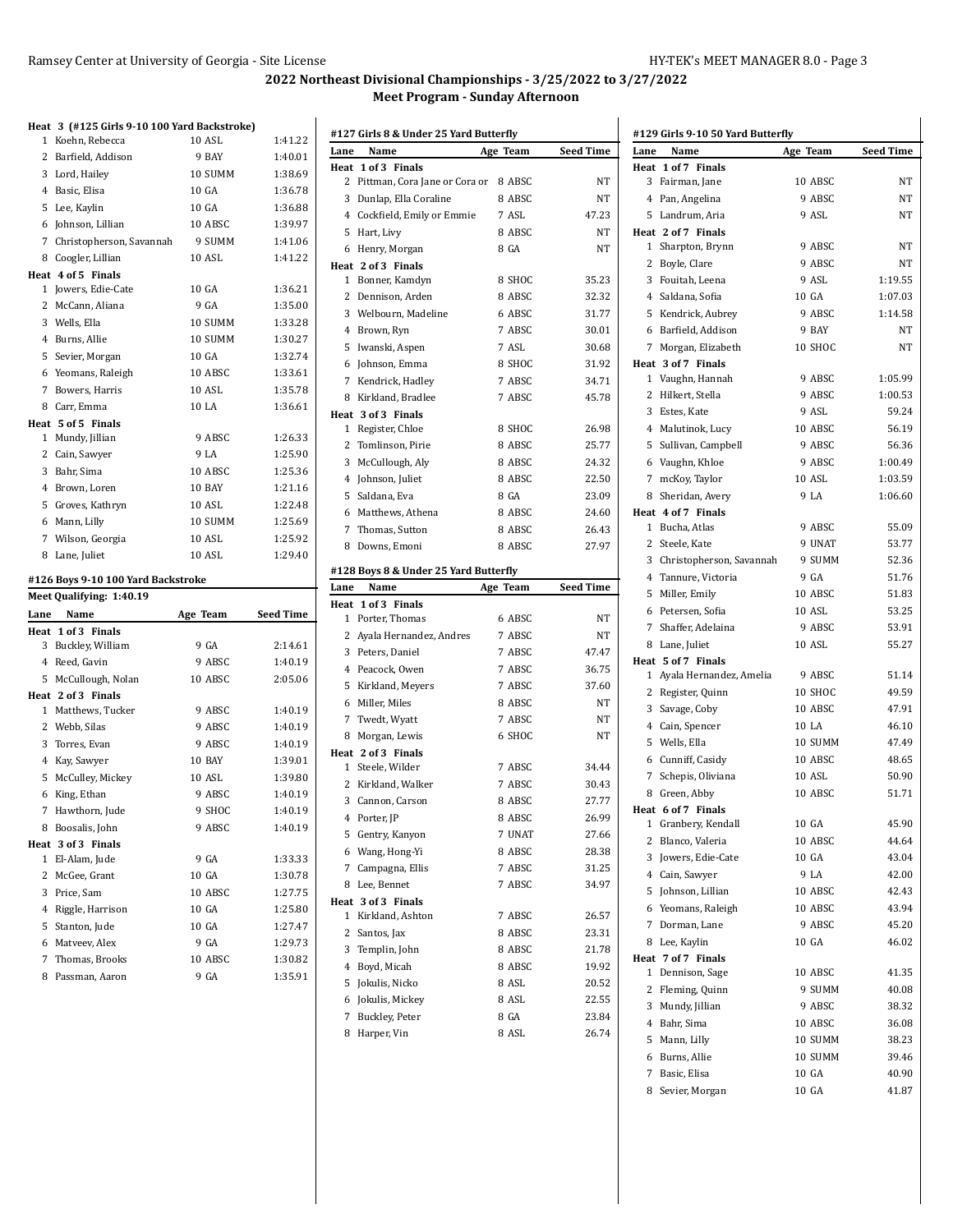## **2022 Northeast Divisional Championships - 3/25/2022 to 3/27/2022 Meet Program - Sunday Afternoon**

|              | #130 Boys 9-10 50 Yard Butterfly       |          |           |
|--------------|----------------------------------------|----------|-----------|
| Lane         | Name                                   | Age Team | Seed Time |
|              | Heat 1 of 5 Finals                     |          |           |
| 3            | Zhang, Jimmy                           | 10 GA    | NT        |
|              | 4 Campagna, Owen                       | 10 ABSC  | NT        |
|              | 5 Boosalis, John                       | 9 ABSC   | NT        |
|              | Heat 2 of 5 Finals                     |          |           |
|              | 1 Green, Zackary                       | 10 ABSC  | NT        |
|              | 2 Calloway, Maverick                   | 9 ABSC   | NT        |
|              | 3 Kay, Sawyer                          | 10 BAY   | 1:30.65   |
|              | 4 Webb, Silas                          | 9 ABSC   | 1:05.82   |
|              | 5 Brown, Daniel                        | 9 ABSC   | 1:07.40   |
|              | 6 Mohseni, Arad                        | 10 ABSC  | NT        |
|              | 7 Guidry, Graham                       | 9 ABSC   | NT        |
|              | 8 Hewitt, Jude                         | 9 ASL    | NT        |
|              | Heat 3 of 5 Finals                     |          |           |
|              | 1 McKay, Iain                          | 9 LA     | 1:02.49   |
|              | 2 King, Ethan                          | 9 ABSC   | 1:01.43   |
|              | 3 Chang, Dax                           | 9 ABSC   | 1:00.71   |
|              | 4 McCullough, Nolan                    | 10 ABSC  | 58.80     |
| 5            | Buckley, William                       | 9 GA     | 59.24     |
|              | 6 Pickeral, Blake                      | 10 GA    | 1:01.34   |
|              | 7 Reed, Gavin                          | 9 ABSC   | 1:01.97   |
|              | 8 Hernandez, Ethan                     | 9 GA     | 1:03.54   |
|              | Heat 4 of 5 Finals                     |          |           |
|              | 1 Matthews, Tucker                     | 9 ABSC   | 56.78     |
| $\mathbf{2}$ | Torres, Evan                           | 9 ABSC   | 55.82     |
|              | 3 El-Alam, Jude                        | 9 GA     | 51.23     |
|              | 4 Chang, James                         | 10 GA    | 50.10     |
| 5            | Bluhm, Harrison                        | 9 ABSC   | 50.45     |
|              | 6 Passman, Aaron                       | 9 GA     | 53.52     |
|              | 7 Clarkson, Hank                       | 10 LA    | 55.87     |
|              | 8 Li, Jacob                            | 9 ABSC   | 57.84     |
|              | Heat 5 of 5 Finals                     |          |           |
| $\mathbf{1}$ | Riggle, Harrison                       | 10 GA    | 46.80     |
| $\mathbf{2}$ | Thomas, Brooks                         | 10 ABSC  | 41.59     |
|              | 3 McLeroy, Logan                       | 10 UNAT  | 37.05     |
| 4            | Stanton, Jude                          | 10 GA    | 34.53     |
| 5            | McGee, Grant                           | 10 GA    | 36.99     |
|              | 6 Gutierrez, Matthew                   | 10 LA    | 40.07     |
|              | 7 Adams, Garrett                       | 10 GA    | 46.42     |
| 8            | Martin, Lawton                         | 9 SHOC   | 48.82     |
|              |                                        |          |           |
|              | #131 Girls 8 & Under 50 Yard Freestyle |          |           |
| Lane         | Name                                   | Age Team | Seed Time |
| Heat         | 1 of 4 Finals                          |          |           |
| 1            | Welbourn, Madeline                     | 6 ABSC   | ΝT        |
| 2            | Dunlap, Ella Coraline                  | 8 ABSC   | NΤ        |
| 3            | Cockfield, Emily or Emmie              | 7 ASL    | 1:26.56   |
| 4            | Kuykendall, Avery Grace (Ag            | 6 ASL    | 1:15.07   |
| 5            | Kirkland, Bradlee                      | 7 ABSC   | 1:22.45   |
| 6            | Pittman, Cora Jane or Cora or          | 8 ABSC   | NT        |
| 7            | Hawthorn, Jane                         | 6 SHOC   | NT        |

|              | Heat 2 of 4 Finals                    |                  |                  |
|--------------|---------------------------------------|------------------|------------------|
|              | 1 Brown, Ryn                          | 7 ABSC           | 1:07.90          |
|              | 2 Kendrick, Hadley                    | 7 ABSC           | 1:03.30          |
|              | 3 Miller, Payton                      | 7 ASL            | 1:01.29          |
|              | 4 Jost, Maddie                        | 7 ASL            | 56.90            |
|              | 5 Dykstra, Demery                     | 7 ASL            | 1:00.82          |
|              | 6 Downs, Emoni                        | 8 ABSC           | 1:03.11          |
|              | 7 Coltrane, Evie                      | 7 ASL            | 1:04.36          |
|              | 8 Schepis, Camila                     | 5 ASL            | 1:13.99          |
|              | Heat 3 of 4 Finals                    |                  |                  |
|              | 1 Saldana, Eva                        | 8 GA             | 52.86            |
|              | 2 McCullough, Aly                     | 8 ABSC           | 52.06            |
|              | 3 Tomlinson, Pirie                    | 8 ABSC           | 51.02            |
|              | 4 Phillips, Lindy                     | 8 ABSC           | 49.19            |
|              | 5 Hart, Livy                          | 8 ABSC           | 49.82            |
|              | 6 Petersen, Lina                      | 8 ASL            | 51.26            |
|              | 7 Dennison, Arden                     | 8 ABSC           | 52.55            |
|              | 8 Bonner, Kamdyn                      | 8 SHOC           | 55.40            |
|              | Heat 4 of 4 Finals                    |                  |                  |
|              | 1 Cole, Hadley                        | 8 ABSC           | 48.02            |
|              | 2 Thomas, Sutton                      | 8 ABSC           | 45.13            |
|              | 3 Matthews, Athena                    | 8 ABSC           | 44.46            |
|              | 4 Johnson, Juliet                     | 8 ABSC           | 42.96            |
|              | 5 Register, Chloe                     | 8 SHOC           | 44.26            |
|              | 6 Henry, Morgan                       | 8 GA             | 44.91            |
|              | 7 Fouitah, Zina                       | 7 ASL            | 47.05            |
|              | 8 Wheatley, Brooklyn                  | 8 ABSC           | 49.11            |
|              |                                       |                  |                  |
|              | #132 Boys 8 & Under 50 Yard Freestyle |                  |                  |
| Lane         | Name                                  | Age Team         | <b>Seed Time</b> |
|              |                                       |                  |                  |
| Heat         | 1 of 4 Finals                         |                  |                  |
|              | 3 Morgan, Lewis                       | 6 SHOC           | NT               |
|              | 4 Ayala Hernandez, Andres             | 7 ABSC           | NT               |
|              | 5 Gentry, Kanyon                      | 7 UNAT           | NT               |
|              | Heat 2 of 4 Finals                    |                  |                  |
|              | 1 Yan, Matthew                        | 8 SHOC           | NT               |
|              | 2 Sokari, Jibreel                     | 6 ASL            | 1:20.73          |
|              | 3 Twedt, Wyatt                        | 7 ABSC           | 1:11.36          |
|              | 4 Lee, Bennet                         | 7 ABSC           | 1:05.49          |
|              | 5 Kirkland, Walker                    | 7 ABSC           | 1:07.04          |
|              | 6 Townsend, Carter                    | 8 ABSC           | 1:14.84          |
|              | 7 Kirkland, Meyers                    | 7 ABSC           | 1:23.23          |
|              | Heat 3 of 4 Finals                    |                  |                  |
| 1            | Granbery, Gatlin                      | 7 GA             | 1:00.93          |
| 2            | Steele, Wilder                        | 7 ABSC           | 56.11            |
|              | 3 Cannon, Carson                      | 8 ABSC           | 53.94            |
|              | 4 Porter, JP                          | 8 ABSC           | 49.94            |
| 5            | Kirkland, Ashton                      | 7 ABSC           | 53.86            |
| 6            | Porter, Thomas                        | 6 ABSC           | 55.40            |
| 7            | Campagna, Ellis                       | 7 ABSC           | 1:00.66          |
| 8            | Peters, Daniel                        | 7 ABSC           | 1:02.64          |
|              | Heat 4 of 4 Finals                    |                  |                  |
| $\mathbf{1}$ | Buckley, Peter                        | 8 GA             | 44.62            |
|              | 2 Santos, Jax                         | 8 ABSC           | 42.22            |
| 3            | Jokulis, Nicko                        | 8 ASL            | 36.12            |
|              | 4 Jokulis, Mickey                     | 8 ASL            | 32.55            |
|              | 5 Groves, John David                  | 8 ASL            | 35.11            |
| 6            | Boyd, Micah                           | 8 ABSC           | 38.65            |
| 7            | Templin, John<br>8 Wang, Hong-Yi      | 8 ABSC<br>8 ABSC | 42.28<br>49.36   |

| Lane | Name                       | Age Team | <b>Seed Time</b> |
|------|----------------------------|----------|------------------|
|      | Heat 1 of 8 Finals         |          |                  |
|      | 2 Barfield, Addison        | 9 BAY    | NΤ               |
| 3    | Pan, Angelina              | 9 ABSC   | NT               |
|      | 4 Koehn, Rebecca           | 10 ASL   | NΤ               |
|      | 5 Vaughn, Hannah           | 9 ABSC   | NT               |
|      | 6 Miller, Emily            | 10 ABSC  | NT               |
|      | 7 Landrum, Aria            | 9 ASL    | NΤ               |
|      | Heat 2 of 8 Finals         |          |                  |
|      | 1 Eagler, Mckenzie         | 10 ASL   | NT               |
|      | 2 Gutierrez, Isabella      | 9 LA     | 2:12.45          |
|      | 3 Cockfield, Anna Claire   | 9 ASL    | 2:03.24          |
|      | 4 Coogler, Lillian         | 10 ASL   | 1:57.47          |
|      | 5 Eriksson, Laney          | 9 GA     | 1:57.91          |
|      |                            | 9 GA     | 2:11.91          |
|      | 6 Smith, Hannah            |          |                  |
|      | 7 Kendrick, Aubrey         | 9 ABSC   | 2:13.64          |
|      | 8 Stewart, Katy            | 10 MORG  | NT               |
|      | Heat 3 of 8 Finals         |          |                  |
|      | 1 Saldana, Sofia           | 10 GA    | 1:51.50          |
|      | 2 Boyle, Clare             | 9 ABSC   | 1:50.78          |
|      | 3 mcKoy, Taylor            | 10 ASL   | 1:47.26          |
|      | 4 Fairman, Jane            | 10 ABSC  | 1:45.00          |
|      | 5 Cunniff, Casidy          | 10 ABSC  | 1:46.75          |
|      | 6 Sullivan, Campbell       | 9 ABSC   | 1:48.45          |
|      | 7 Malutinok, Lucy          | 10 ABSC  | 1:51.21          |
|      | 8 Hilkert, Stella          | 9 ABSC   | 1:57.40          |
|      | Heat 4 of 8 Finals         |          |                  |
|      | 1 Lord, Hailey             | 10 SUMM  | 1:44.39          |
|      | 2 Green, Abby              | 10 ABSC  | 1:41.81          |
| 3    | Shaffer, Adelaina          | 9 ABSC   | 1:41.31          |
|      | 4 Morgan, Elizabeth        | 10 SHOC  | 1:39.87          |
|      | 5 Register, Quinn          | 10 SHOC  | 1:40.94          |
|      | 6 Vaughn, Khloe            | 9 ABSC   | 1:41.50          |
|      | 7 Fouitah, Leena           | 9 ASL    | 1:43.98          |
| 8    | Sharpton, Brynn            | 9 ABSC   | 1:44.71          |
|      | Heat 5 of 8 Finals         |          |                  |
|      | 1 Tannure, Victoria        | 9 GA     | 1:37.57          |
|      | 2 Perry, Natalie           | 10 ASL   | 1:34.06          |
|      | 3 Christopherson, Savannah | 9 SUMM   | 1:33.91          |
|      | 4 Petersen, Sofia          | 10 ASL   | 1:33.32          |
|      | 5 Blanco, Valeria          | 10 ABSC  | 1:33.51          |
|      |                            |          |                  |
|      | 6 Bucha, Atlas             | 9 ABSC   | 1:33.96          |
|      | 7 Ayala Hernandez, Amelia  | 9 ABSC   | 1:34.23          |
|      | 8 Lane, Juliet             | 10 ASL   | 1:37.91          |
|      | Heat 6 of 8 Finals         |          |                  |
|      | 1 Carr, Emma               | 10 LA    | 1:29.39          |
|      | 2 Yeomans, Raleigh         | 10 ABSC  | 1:27.62          |
|      | 3 McCann, Aliana           | 9 GA     | 1:26.52          |
|      | 4 Dorman, Lane             | 9 ABSC   | 1:25.57          |
|      | 5 Bowers, Harris           | 10 ASL   | 1:25.62          |
|      | 6 Sheridan, Avery          | 9 LA     | 1:27.39          |
|      | 7 Schepis, Oliviana        | 10 ASL   | 1:28.67          |
|      | 8 Cochran, Lucy            | 10 ABSC  | 1:31.39          |